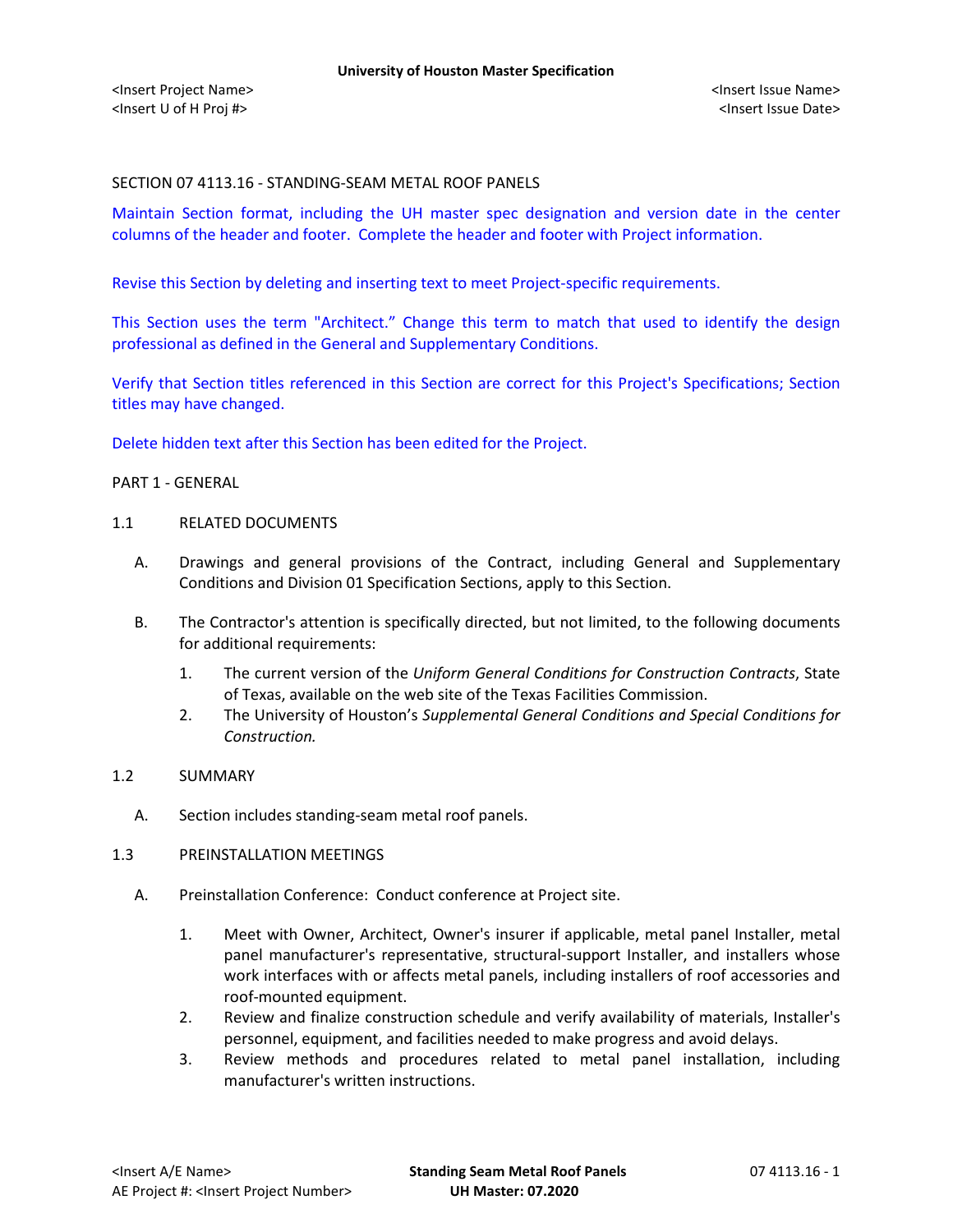- 4. Examine support conditions for compliance with requirements, including alignment between and attachment to structural members.
- 5. Review structural loading limitations of deck purlins and rafters during and after roofing.
- 6. Review flashings, special details, drainage, penetrations, equipment curbs, and condition of other construction that affect metal panels.
- 7. Review governing regulations and requirements for insurance, certificates, and tests and inspections if applicable.
- 8. Review temporary protection requirements for metal panel systems during and after installation.
- 9. Review procedures for repair of metal panels damaged after installation.
- 10. Document proceedings, including corrective measures and actions required, and furnish copy of record to each participant.

## 1.4 ACTION SUBMITTALS

- A. Product Data: For each type of product.
	- 1. Include manufacturer's installation instructions, construction details, material descriptions, dimensions of individual components and profiles, and finishes for each type of panel and accessory.

Retain paragraph and associated subparagraphs below if Project is to be LEED v4 certified.

- B. LEED Action Submittals (Projects authorized for LEED certification only):
	- 1. Building Product Disclosure and Optimization:
		- a. Leadership Extraction Practices
			- 1) Extended Producer Responsibility (EPR): Submit documentation indicating that manufacturers have a take back or recycling program for the product purchased.
			- 2) Wood Products: Certified by Forest Stewardship Council or USGBC approved equivalent.
				- a) [Chain-of-Custody Certificates:](http://www.arcomnet.com/sustainable_design.aspx?topic=146) For certified wood products. Include statement of costs.
				- b) [Chain-of-Custody Qualification Data:](http://www.arcomnet.com/sustainable_design.aspx?topic=148) For manufacturer and vendor.
			- 3) Provide details of biobased material per Sustainable Agriculture Network's Sustainable Agriculture Standard or USDA certified biobased product. Indicate cost, location of extraction, manufacture, and purchase of material.
			- 4) Recycled Content: For products having recycled content, indicate percentages by weight of post-consumer and pre-consumer recycled content.
				- a) Include statement indicating costs for each product having recycled content.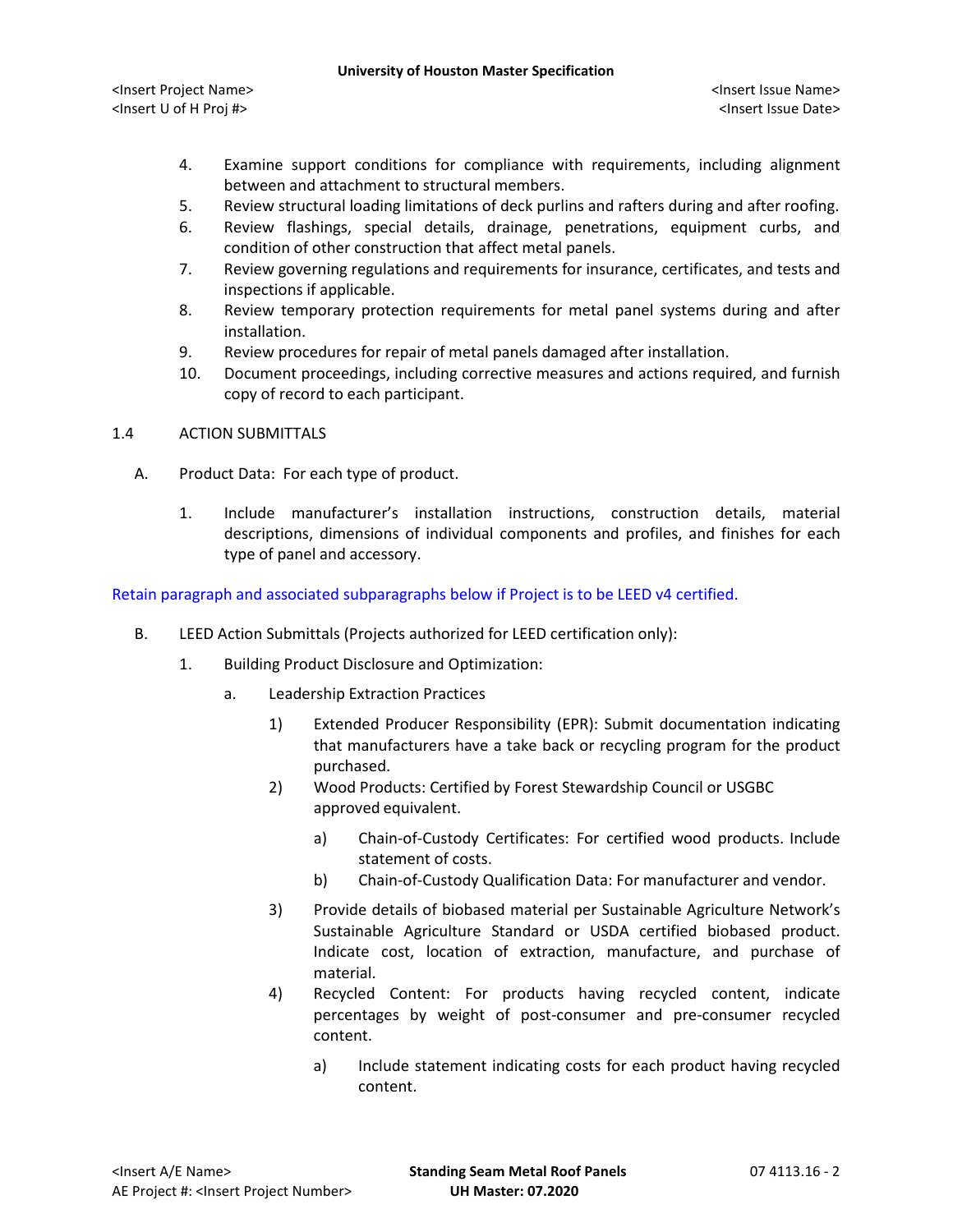- b. Sourcing of Raw Materials: For products that are required to comply with requirements for regional materials, indicating location of material manufacturer and point of extraction, harvest, or recovery for each raw material.
	- 1) Include statement indicating distance to Project, cost for each regional material and the fraction by weight that is considered regional.
	- 2) Product Certificates: For materials manufactured within 100 miles of Project, indicating location of material manufacturer and point of extraction, harvest, or recovery for each raw material. Include distance to Project and cost for each raw material.
- 2. Laboratory Test Reports: For installation adhesives indicating compliance with requirements for low-emitting materials.
- C. Shop Drawings:
	- 1. Include fabrication and installation layouts of metal panels; details of edge conditions, joints (side seam and end laps), panel profiles, corners, anchorages, attachment system, trim, flashings, closures, and accessories; and special details. Distinguish between factory- and field-assembled work.
	- 2. Accessories: Include details of the flashing, trim, gutter, downspouts, roof curbs, and anchorage systems, at a scale of not less than 1-1/2 inches per 12 inches (1:10).
	- 3. Include anchorage spacing at field, perimeter, and corner conditions.
- D. Samples for Initial Selection: For each type of metal panel indicated with factory-applied color finishes.
	- 1. Include similar Samples of trim and accessories involving color selection.
- E. Samples for Verification: For each type of exposed finish required, prepared on Samples of size indicated below.
	- 1. Metal Panels: 12 inches (305 mm) long by actual panel width. Include clips, fasteners, closures, and other metal panel accessories.
	- 2. Trim and Closures 12 inches long. Include fasteners and other exposed accessories.
	- 3. Accessories 12-inch-long samples for each type of accessory
- 1.5 INFORMATIONAL SUBMITTALS
	- A. Qualification Data: For Installer.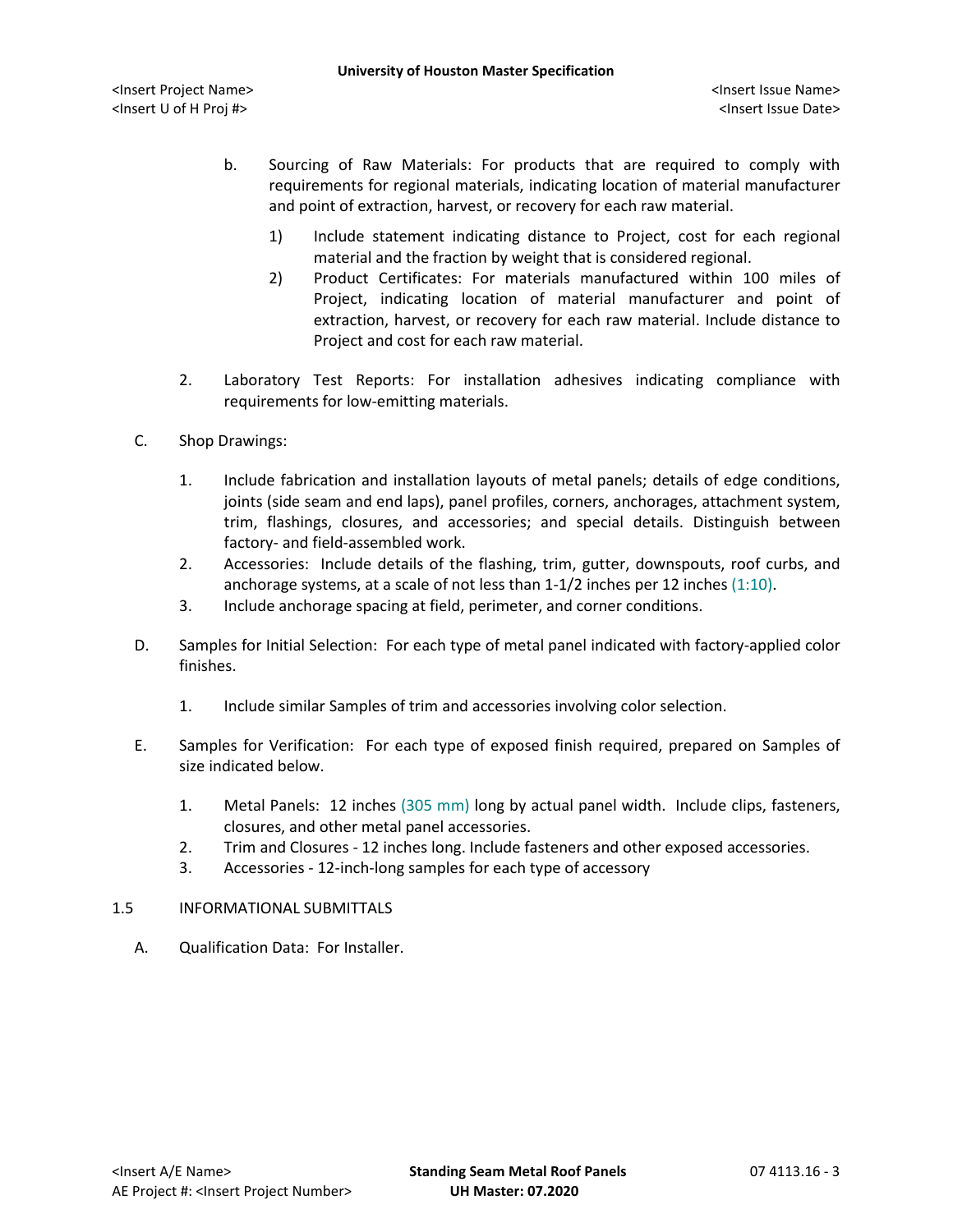- B. LEED Informational Submittals:
	- 1. Building Product Disclosure and Optimization Sourcing of Raw Materials:
		- a. Raw Material Sources and Extraction Reporting: Submit Raw materials supplier corporate Sustainability Reports (CSRs); documenting responsible extraction; including extraction locations, long term ecologically responsible land use, commitment to reducing environmental harms from extraction and manufacturing processes, and a commitment to meeting applicable standards or programs that address responsible sourcing criteria
			- 1) Submit manufacturers' self-declared reports
			- 2) Submit third party verified corporate sustainability reports (CSR) using one of the following frameworks"
				- a) Global Reporting Initiative (GRI) Sustainability Report
				- b) Organization for Economic Co-operation and Development (OECD)
				- c) Guidelines for Multinational Enterprises
				- d) UN Global Compact
				- e) ISO 26000
				- f) USGBC approved program.
	- 2. Building Product Disclosure and Optimization Material Ingredients
		- a. Material Ingredient Optimization: Submit manufacturer's Environmental Product Declaration (EPD) or at least one of the following:
			- 1) GreenScreen V1.2 Benchmark: Third party report prepared by a licensed GreenScreen List Translator, or a full GreenScreen Assessment.
			- 2) Cradle to Cradle: Manufacturer's published literature for the product bearing the Cradle to Cradle logo.
			- 3) International Alternative Compliance Path REACH Optimization
			- 4) Declare: Manufacturer's completed Product Declaration Form
			- 5) Other programs approved by USGBC
		- b. Product Manufacturer Supply Chain Optimization: Submit documentation from manufacturers for products that go beyond material ingredient optimization as follows:
			- 1) Are sourced from product manufacturers who engage in validated and robust safety, health, hazard, and risk programs which at a minimum document at least 99 percent (by weight) of the ingredients used to make the building product or building material, and
			- 2) Are sourced from product manufacturers with independent third party verification of their supply chain that at a minimum verifies:
				- a) Processes are in place to communicate and transparently prioritize chemical ingredients along the supply chain according to available hazard, exposure and use information to identify those that require more detailed evaluation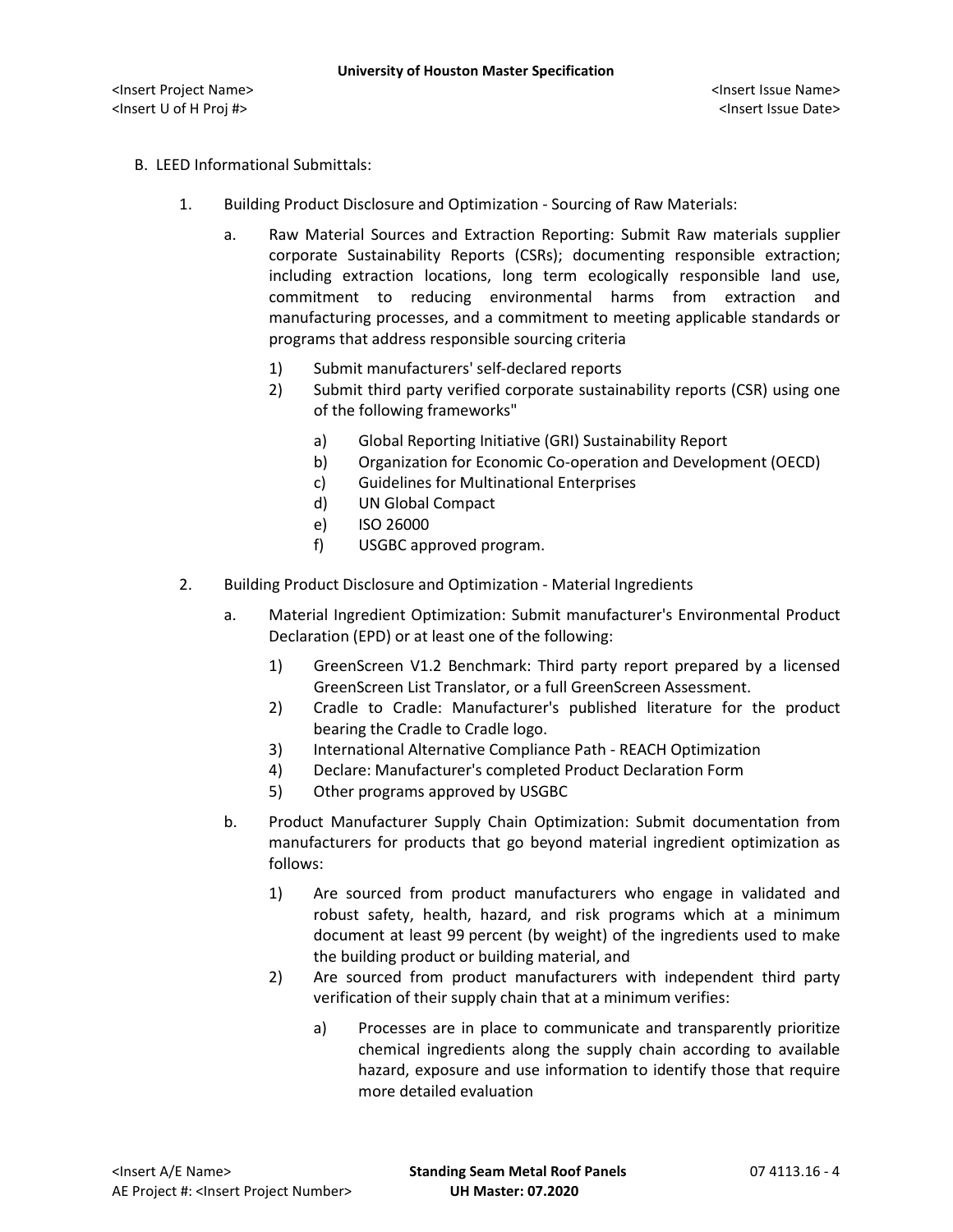- b) Processes are in place to identify, document, and communicate information on health, safety and environmental characteristics of chemical ingredients
- c) Processes are in place to implement measures to manage the health, safety and environmental hazard and risk of chemical ingredients
- d) Processes are in place to optimize health, safety and environmental impacts when designing and improving chemical ingredients
- e) Processes are in place to communicate, receive and evaluate chemical ingredient safety and stewardship information along the supply chain
- f) Safety and stewardship information about the chemical ingredients is publicly available from all points along the supply chain.
- B. Product Test Reports: For each product, for tests performed by a qualified testing agency.
- C. Field quality-control reports.
- D. Sample Warranties: For special warranties.
- 1.6 CLOSEOUT SUBMITTALS
	- A. Maintenance Data: For metal panels to include in maintenance manuals.
	- B. Warranties:
		- 1. Single Source Twenty 20 Year Metal Roof Total System Warranty
		- 2. Twenty (20) year manufacturer's sheet metal finish warranty

### 1.7 QUALITY ASSURANCE

- A. Qualifications:
	- 1. Installer Qualifications: An entity that employs installers and supervisors who are trained and approved by manufacturer.
	- 2. Testing Agency Qualifications Qualified according to ASTM E329 for testing indicated.
	- 3. Source Limitations Obtain each type of metal roof panels from single source from single manufacturer
	- B. Mockups Build in-place mockups to verify selections made under sample submittals and to demonstrate aesthetic effects and set quality standards for fabrication and installation.
		- 1. Build mockup of typical roof eave, including fascia, and downspout as shown on the Drawings, including insulation, attachments, and accessories.
		- 2. Approval of mockups does not constitute approval of deviations from the Contract Documents contained in mockups unless Architect/Engineer specifically approves such deviations in writing.
		- 3. Approved mockups shall become part of the completed Work if undisturbed at time of Substantial Completion.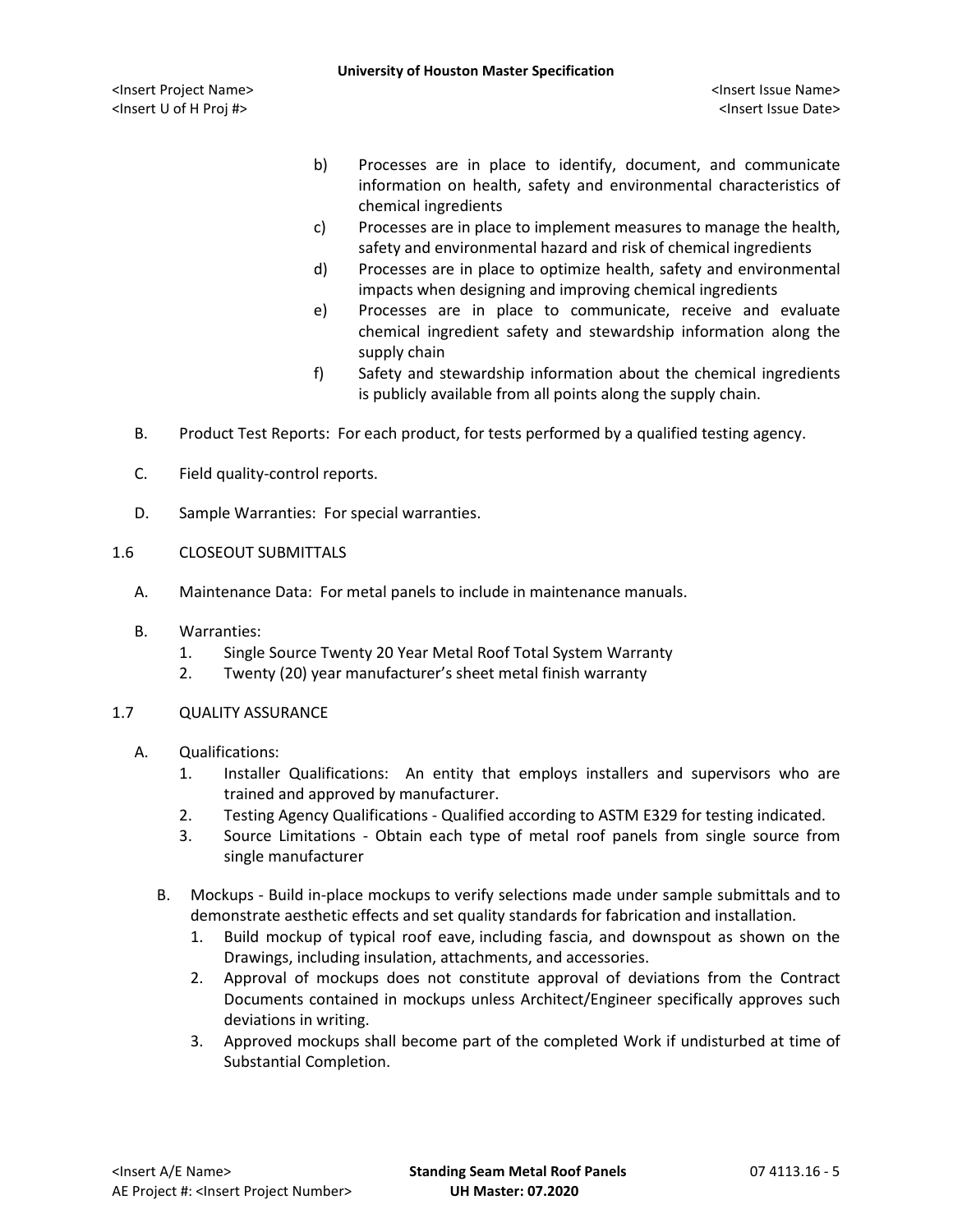### 1.8 DELIVERY, STORAGE, AND HANDLING

- A. Deliver components, metal panels, and other manufactured items so as not to be damaged or deformed. Package metal panels for protection during transportation and handling.
- B. Unload, store, and erect metal panels in a manner to prevent bending, warping, twisting, and surface damage.
- C. Stack metal panels horizontally on platforms or pallets, covered with suitable weathertight and ventilated covering. Store metal panels to ensure dryness, with positive slope for drainage of water. Do not store metal panels in contact with other materials that might cause staining, denting, or other surface damage.
- D. Retain strippable protective covering on metal panels during installation.

## 1.9 FIELD CONDITIONS

A. Weather Limitations: Proceed with installation only when existing and forecasted weather conditions permit assembly of metal panels to be performed according to manufacturers' written instructions and warranty requirements.

### 1.10 COORDINATION

- A. Coordinate sizes and locations of roof curbs, equipment supports, and roof penetrations with actual equipment provided.
- B. Coordinate metal panel installation with rain drainage work, flashing, trim, construction of soffits, and other adjoining work to provide a leakproof, secure, and noncorrosive installation.

# 1.11 WARRANTY

- A. Special Warranty: Manufacturer's standard form in which manufacturer agrees to repair or replace components of metal panel systems that fail in materials or workmanship within specified warranty period.
	- 1. Failures include, but are not limited to, the following:
		- a. Structural failures including rupturing, cracking, or puncturing.
		- b. Deterioration of metals and other materials beyond normal weathering.
	- 2. Warranty Period: Twenty (20) years from date of Substantial Completion.
- B. Special Warranty on Panel Finishes: Manufacturer's standard form in which manufacturer agrees to repair finish or replace metal panels that show evidence of deterioration of factoryapplied finishes within specified warranty period.
	- 1. Exposed Panel Finish: Deterioration includes, but is not limited to, the following: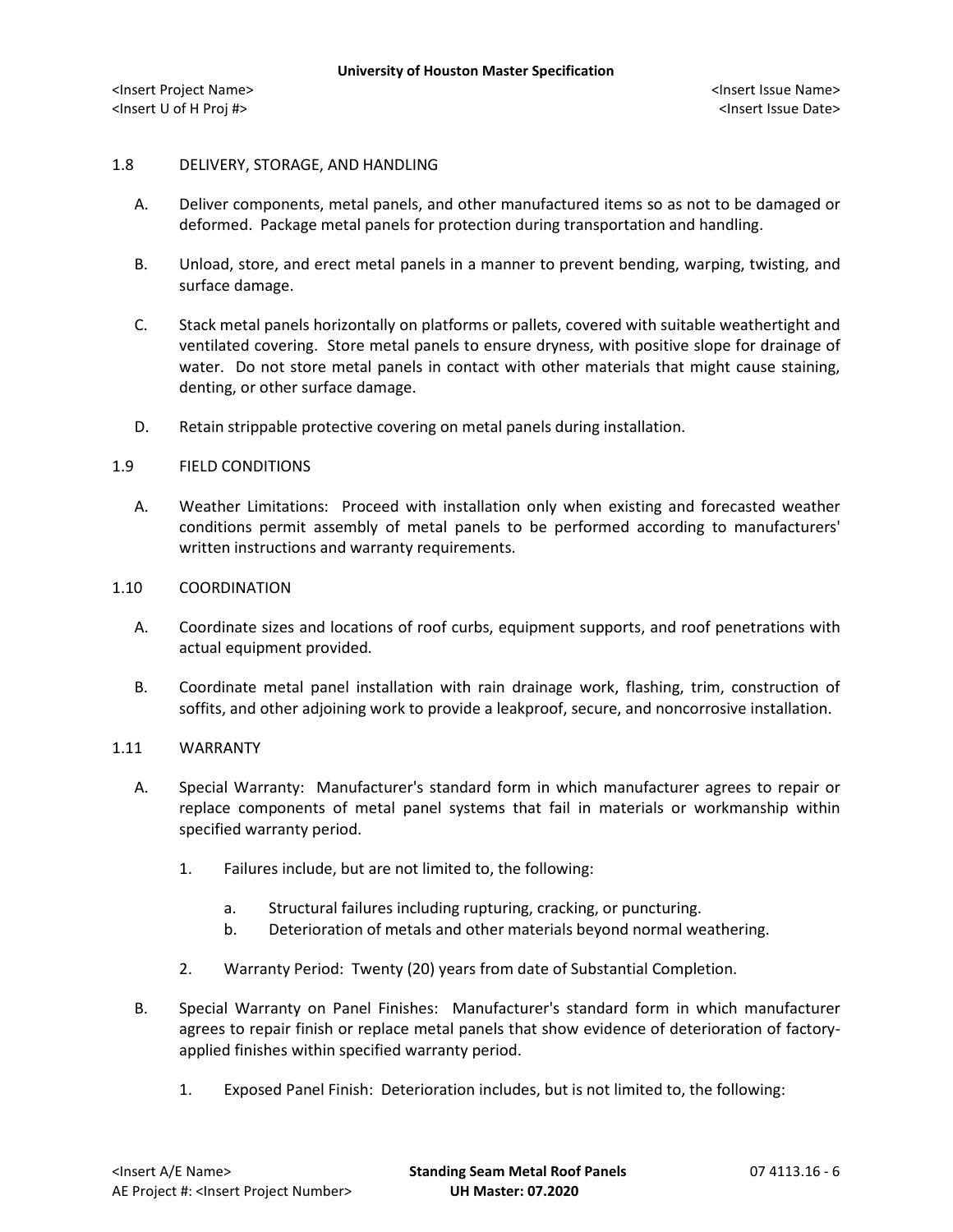- a. Color fading more than 5 Hunter units when tested according to ASTM D 2244.
- b. Chalking in excess of a No. 8 rating when tested according to ASTM D 4214.
- c. Cracking, checking, peeling, or failure of paint to adhere to bare metal.
- 2. Finish Warranty Period: Thirty (30) years from date of Substantial Completion.
- C. Special Weather tightness Warranty: Manufacturer's standard form in which manufacturer agrees to repair or replace standing-seam metal roof panel assemblies that fail to remain weathertight, including leaks, within specified warranty period.
	- 1. Warranty Period: Twenty (20) years from date of Substantial Completion.

## PART 2 - PRODUCTS

- 2.1 PERFORMANCE REQUIREMENTS
	- A. Provide complete engineered system complying with specified requirements and capable of remaining weathertight while withstanding anticipated movement of substrate and thermally induced movement of roofing system.
	- B. Structural Performance: Provide metal panel systems capable of withstanding the effects of the following loads, based on testing according to ASTM E 1592:
		- 1. Wind Loads: UL-580 Class 90 wind uplift, or as indicated on Drawings.
		- 2. Impact Resistance: UL 2218 rated.
	- C. Air Infiltration: Air Leakage of not more than 0.06 cfm/sq. ft. (0.3L/ sq. m) when tested according to ASTM E 1680 or ASTM E 283 at the following test pressure difference:
		- 1. Test Pressure Difference: 1.57 lbf/sq. ft. (300 Pa).
	- D. Water Penetration Under Static Pressure: No water penetration when tested according to ASTM E 1646 or ASTM E 331 at the following test pressure difference:
		- 1. Test Pressure Difference: 2.86 lbf/sq. ft. (300 Pa).
	- E. Hydrostatic-Head Resistance No water penetration when tested according to ASTM E2140.
	- F. Wind Uplift Resistance: Provide metal roof panel assemblies that comply with UL 580 for wind uplift resistance class indicated.
		- 1. Uplift Rating: Minimum UL Class 90, or in accordance with the design wind pressures on the Drawings.

### 2.2 STANDING-SEAM METAL ROOF PANELS

A. General: Provide factory-formed metal roof panels designed to be installed by lapping and interconnecting raised side edges of adjacent panels with joint type indicated and mechanically attaching panels to supports using concealed clips in side laps. Include clips, cleats, pressure plates, and accessories required for weathertight installation.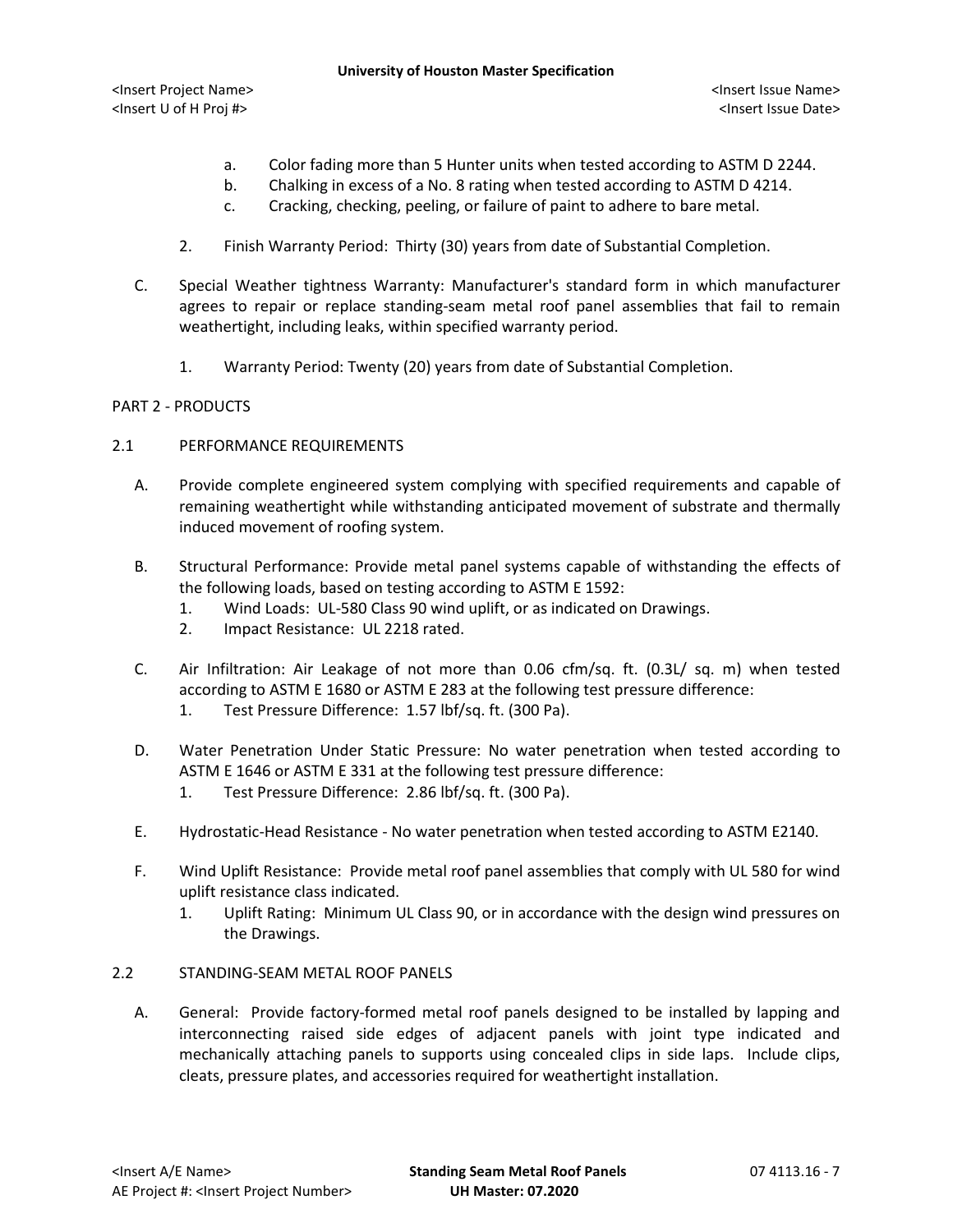- 1. Steel Panel Systems: Unless more stringent requirements are indicated, comply with ASTM E 1514.
- 2. Aluminum Panel Systems: Unless more stringent requirements are indicated, comply with ASTM E 1637.
- B. University design standard is based on factory formed double-lock, architectural standing seam metal roof panels. System consists of roll formed steel with vertical ribs at panel edges and a flat, smooth pan between ribs; designed for sequential installation by mechanically attaching panels to supports using concealed clips located under one side of panels, engaging opposite edge of adjacent panels, and snapping panels together.
	- 1. Manufacturers: Subject to compliance with requirements, provide products by one of the following :
		- a. [Petersen Aluminum Corporation.](http://www.specagent.com/LookUp/?uid=123456836625&mf=04&src=wd)
		- b. Architectural Building Components.
		- c. ATAS International, Inc.
		- d. Berridge Manufacturing Company.
		- e. McElroy Metal.
		- f. Substitutions: See Section 01 2500 "Substitution Procedures."
	- 2. Metallic-Coated Steel Sheet: Zinc-coated (galvanized) steel sheet complying with ASTM A 653/A 653M, G90 (Z275) coating designation, or aluminum-zinc alloy-coated (galvalume) steel sheet complying with ASTM A 792/A 792M, Class AZ50 (Class AZM150) coating designation; structural quality. Pre-finished by the coil-coating process to comply with ASTM A 755/A 755M.
		- a. Nominal Thickness: 0.0239 inch (0.56 mm).
		- b. Texture: Smooth.
		- c. Color: As selected by Architect from manufacturer's full range.
		- d. Minimum Solar Reflectance Index: Initial 39 for slopes greater than 2 in 12; initial 82 for slopes less than or equal to 2 in 12.
		- e. Length: Full length of roof slope, without lapped horizontal joints.
		- f. Width: Maximum panel coverage of 20 inches (508 mm).
		- g. Profile: Standing seam, with minimum 1.5 inch (38 mm) seam height; concealed fastener system lapped seam in standing seam profile.

### 2.3 UNDERLAYMENT MATERIALS

- A. Self-Adhering, High-Temperature Underlayment: Provide self-adhering, cold-applied, sheet underlayment, a minimum of 36 mils (0.76 mm) thick, consisting of slip-resistant, polyethylene-film top surface laminated to a layer of butyl or SBS-modified asphalt adhesive, with release-paper backing. Provide primer when recommended by underlayment manufacturer.
	- 1. Thermal Stability: Stable after testing at 240 deg F (116 deg C); ASTM D 1970.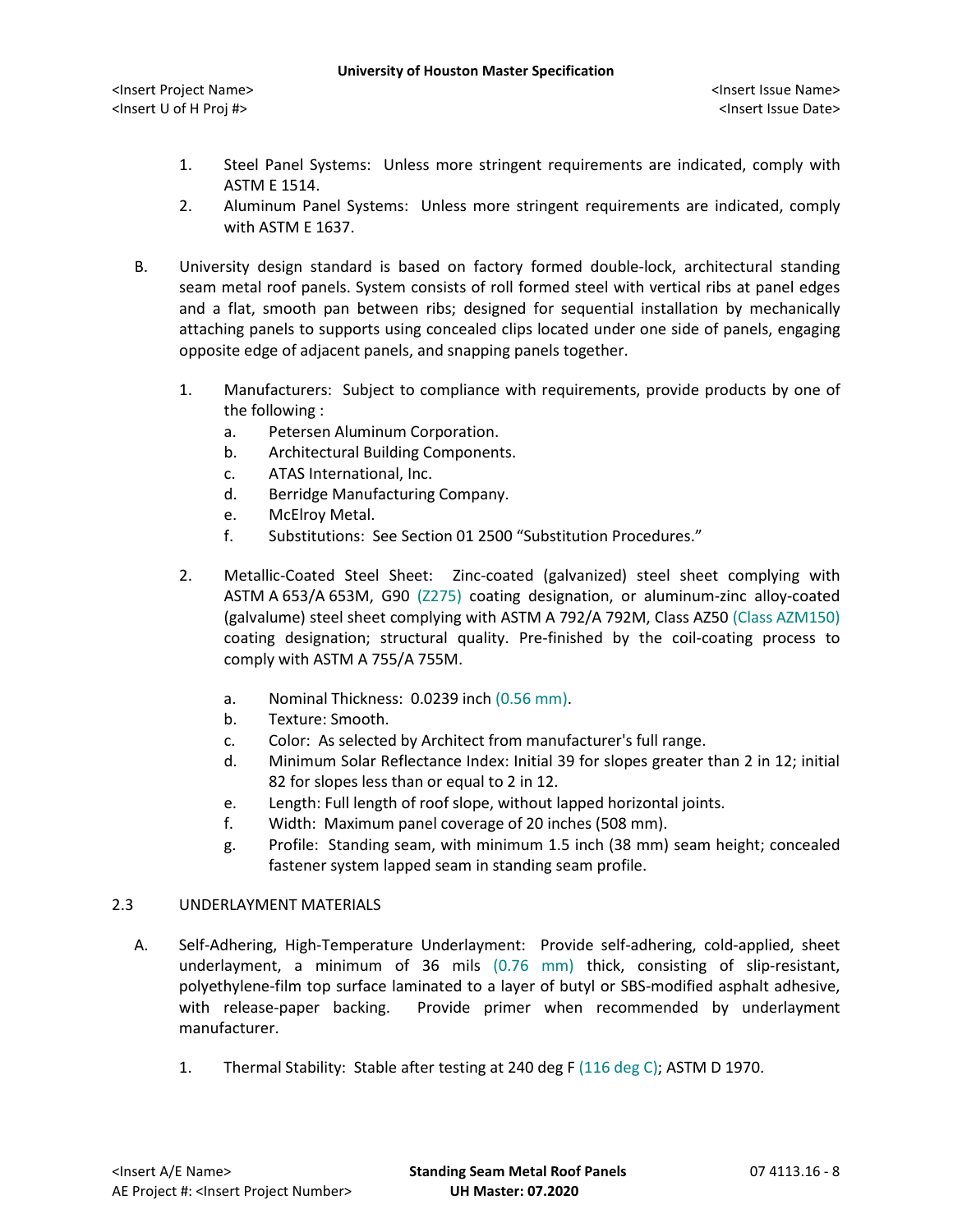- 2. Low-Temperature Flexibility: Passes after testing at minus 20 deg F (29 deg C); ASTM D 1970.
- 3. Roll Width: 36 inches.
- 4. Roll Length: 75 feet.
- 5. [Products:](http://www.specagent.com/LookUp/?ulid=6911&mf=04&src=wd) Subject to compliance with requirements, provide the following :
	- a. [Grace Construction Products, a unit of W. R. Grace & Co.;](http://www.specagent.com/LookUp/?uid=123456836673&mf=04&src=wd) Grace Ice and Water Shield HT.
	- b. Substitutions: See Section 01 2500 "Substitution Procedures."

## 2.4 MISCELLANEOUS MATERIALS

- A. Miscellaneous Metal Subframing and Furring: ASTM C 645; cold-formed, metallic-coated steel sheet, ASTM A 653/A 653M, G90 (Z275 hot-dip galvanized) coating designation or ASTM A 792/A 792M, Class AZ50 (Class AZM150) coating designation unless otherwise indicated. Provide manufacturer's standard sections as required for support and alignment of metal panel system.
- B. Panel Accessories: Provide components required for a complete, weathertight panel system including trim, copings, fasciae, mullions, sills, corner units, clips, flashings, sealants, gaskets, fillers, closure strips, and similar items. Self-tapping screws, bolts, nuts, self-locking rivets and bolts, end-welded studs, and other suitable fasteners designed to withstand design loads. Match material and finish of metal panels unless otherwise indicated.
	- 1. Closures: Provide closures at eaves and ridges, fabricated of same metal as metal panels.
	- 2. Backing Plates: Provide metal backing plates at panel end splices, fabricated from material recommended by manufacturer.
	- 3. Closure Strips: Closed-cell, expanded, cellular, rubber or crosslinked, polyolefin-foam or closed-cell laminated polyethylene; minimum 1-inch- (25-mm-) thick, flexible closure strips; cut or pre-molded to match metal panel profile. Provide closure strips where indicated or necessary to ensure weathertight construction.
- C. Flashing and Trim: Provide flashing and trim formed from same material as metal panels as required to seal against weather and to provide finished appearance. Locations include, but are not limited to, eaves, rakes, corners, bases, framed openings, ridges, fasciae, and fillers. Finish flashing and trim with same finish system as adjacent metal panels.
- D. Gutters: Formed from same material as roof panels, complete with end pieces, outlet tubes, and other special pieces as required. Fabricate in minimum 96-inch- (2400-mm-) long sections, of size and metal thickness according to SMACNA's "Architectural Sheet Metal Manual." Furnish gutter supports spaced a maximum of 36 inches (914 mm) o.c., fabricated from same metal as gutters. Provide wire ball strainers of compatible metal at outlets. Finish gutters to match roof fascia and rake trim.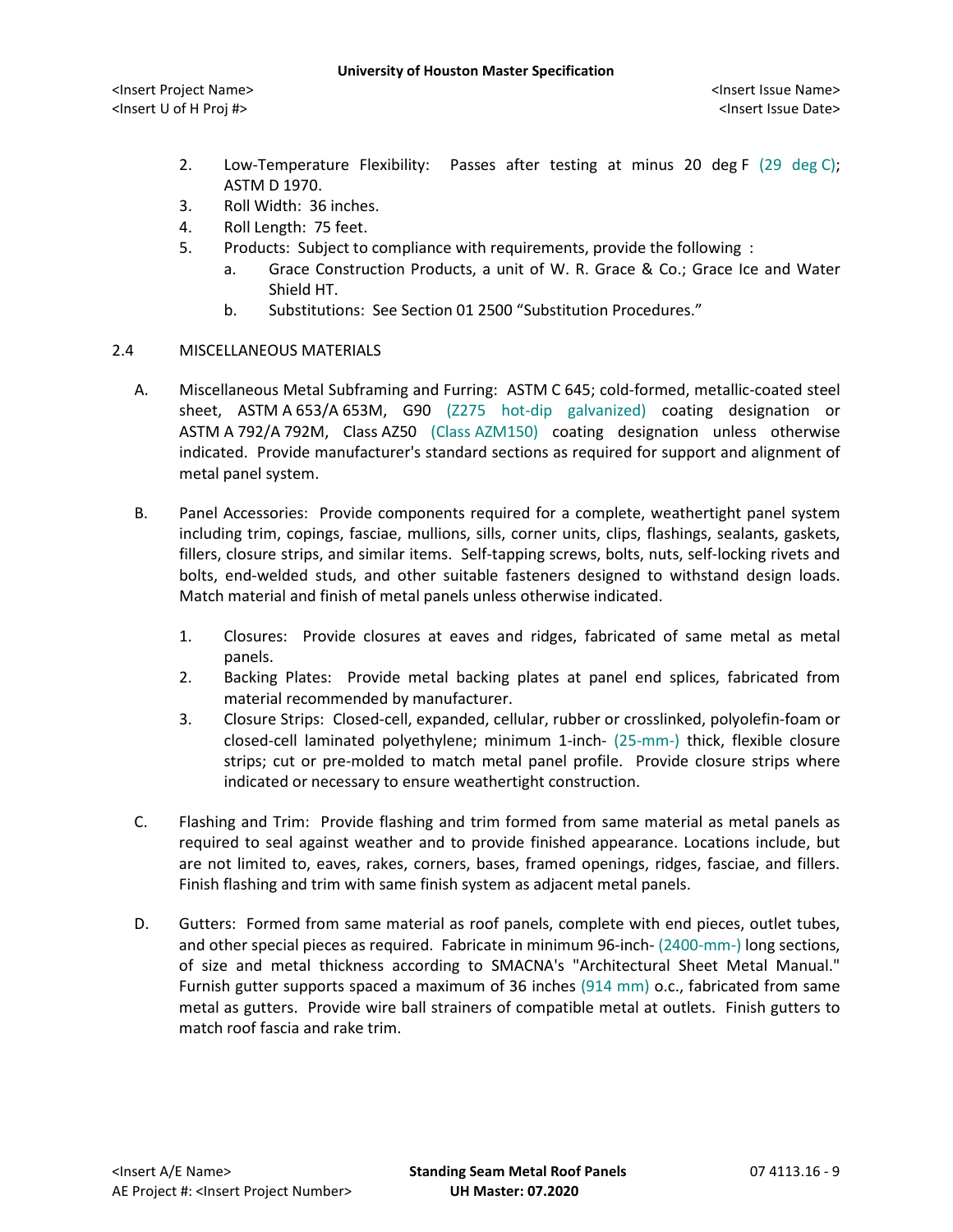- E. Downspouts: Formed from same material as roof panels. Fabricate in 10-foot- (3-m-) long sections, complete with formed elbows and offsets, of size and metal thickness according to SMACNA's "Architectural Sheet Metal Manual." Finish downspouts to match gutters.
- F. Roof Curbs: Fabricated from same material as roof panels, 0.048-inch (1.2-mm) nominal thickness; with bottom of skirt profiled to match roof panel profiles and with welded top box and integral full-length cricket. Fabricate curb sub-framing of 0.060-inch (1.52-mm-) nominal thickness, angle-, C-, or Z-shaped steel sheet. Fabricate curb and subframing to withstand indicated loads of size and height indicated. Finish roof curbs to match metal roof panels.
	- 1. Insulate roof curb with 1-inch (25-mm-) thick, rigid insulation.
- G. Panel Fasteners: Self-tapping screws designed to withstand design loads.
- H. Panel Sealants: Provide sealant type recommended by manufacturer that are compatible with panel materials, are nonstaining, and do not damage panel finish.
	- 1. Sealant Tape: Pressure-sensitive, 100 percent solids, gray polyisobutylene compound sealant tape with release-paper backing. Provide permanently elastic, nonsag, nontoxic, nonstaining tape 1/2 inch (13 mm) wide and 1/8 inch (3 mm) thick.
	- 2. Joint Sealant: ASTM C 920; elastomeric polyurethane or silicone sealant; of type, grade, class, and use classifications required to seal joints in metal panels and remain weathertight; and as recommended in writing by metal panel manufacturer.
	- 3. Butyl-Rubber-Based, Solvent-Release Sealant: ASTM C 1311.

### 2.5 FABRICATION

- A. General: Fabricate and finish metal panels and accessories at the factory, by manufacturer's standard procedures and processes, as necessary to fulfill indicated performance requirements demonstrated by laboratory testing. Comply with indicated profiles and with dimensional and structural requirements.
- B. Provide panel profile, including major ribs and intermediate stiffening ribs, if any, for full length of panel.
- C. Fabricate metal panel joints with factory-installed captive gaskets or separator strips that provide a weathertight seal and prevent metal-to-metal contact, and that minimize noise from movements.
- D. Sheet Metal Flashing and Trim: Fabricate flashing and trim to comply with manufacturer's recommendations and recommendations in SMACNA's "Architectural Sheet Metal Manual" that apply to design, dimensions, metal, and other characteristics of item indicated.
	- 1. Form exposed sheet metal accessories that are without excessive oil canning, buckling, and tool marks and that are true to line and levels indicated, with exposed edges folded back to form hems.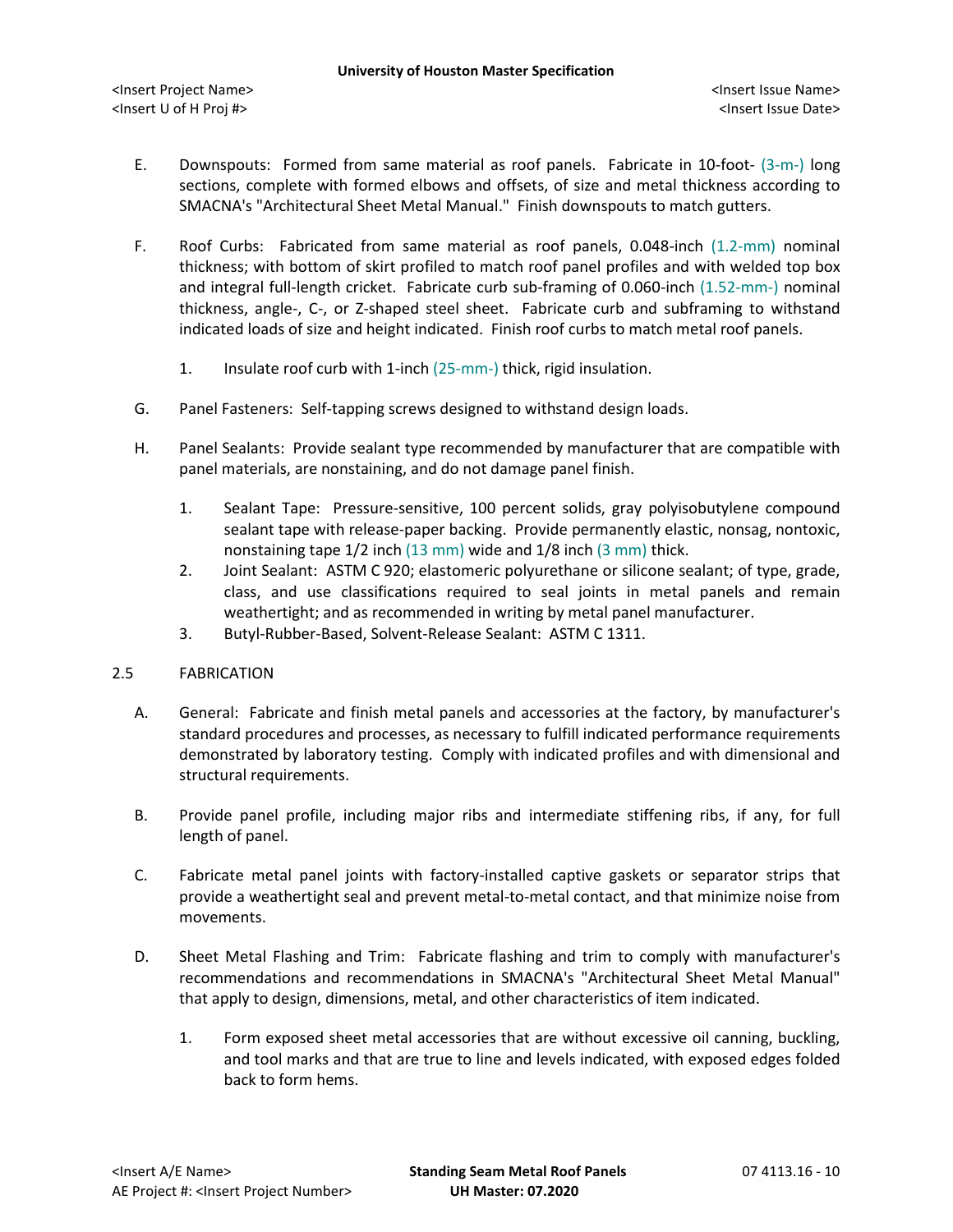- 2. Seams for Aluminum: Fabricate nonmoving seams with flat-lock seams. Form seams and seal with epoxy seam sealer. Rivet joints for additional strength.
- 3. Seams for Other Than Aluminum: Fabricate nonmoving seams in accessories with flatlock seams. Tin edges to be seamed, form seams, and solder.
- 4. Sealed Joints: Form non-expansion, but movable, joints in metal to accommodate sealant and to comply with SMACNA standards.
- 5. Conceal fasteners and expansion provisions where possible. Exposed fasteners are not allowed on faces of accessories exposed to view.
- 6. Fabricate cleats and attachment devices from same material as accessory being anchored or from compatible, noncorrosive metal recommended in writing by metal panel manufacturer.
	- a. Size: As recommended by SMACNA's "Architectural Sheet Metal Manual" or metal panel manufacturer for application, but not less than thickness of metal being secured.

## 2.6 FINISHES

- A. Comply with NAAMM's "Metal Finishes Manual for Architectural and Metal Products" for recommendations for applying and designating finishes.
- B. Protect mechanical and painted finishes on exposed surfaces from damage by applying a strippable, temporary protective covering before shipping.
- C. Appearance of Finished Work: Variations in appearance of abutting or adjacent pieces are acceptable if they are within one-half of the range of approved Samples. Noticeable variations in same piece are unacceptable. Variations in appearance of other components are acceptable if they are within the range of approved Samples and are assembled or installed to minimize contrast.
- D. Steel Panels and Accessories:
	- 1. Three-Coat Fluoropolymer: AAMA 621. Fluoropolymer finish containing not less than 70 percent PVDF resin by weight in both color coat and clear topcoat. Prepare, pretreat, and apply coating to exposed metal surfaces to comply with coating and resin manufacturers' written instructions.

# PART 3 - EXECUTION

### 3.1 EXAMINATION

- A. Examine substrates, areas, and conditions, with Installer present, for compliance with requirements for installation tolerances, metal panel supports, and other conditions affecting performance of the Work.
	- 1. Examine primary and secondary roof framing to verify that rafters, purlins, angles, channels, and other structural panel support members and anchorages have been installed within alignment tolerances required by metal roof panel manufacturer.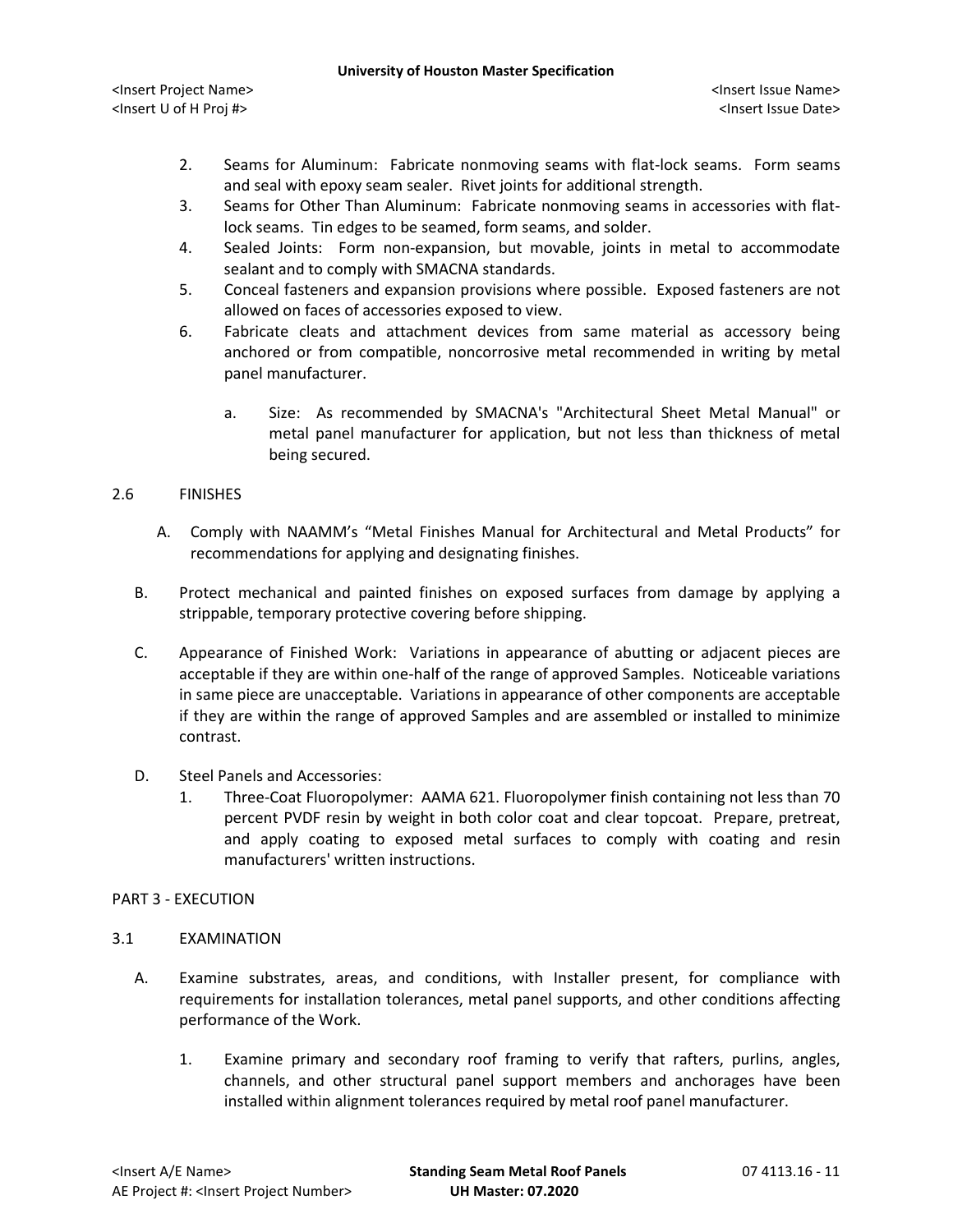- 2. Examine solid roof sheathing to verify that sheathing joints are supported by framing or blocking and that installation is within flatness tolerances required by metal roof panel manufacturer.
	- a. Verify that air- or water-resistive barriers have been installed over sheathing or backing substrate to prevent air infiltration or water penetration.
- B. Examine roughing-in for components and systems penetrating metal panels to verify actual locations of penetrations relative to seam locations of metal panels before installation.
- C. Proceed with installation only after unsatisfactory conditions have been corrected.

## 3.2 PREPARATION

A. Miscellaneous Supports: Install subframing, furring, and other miscellaneous panel support members and anchorages according to ASTM C 754 and metal panel manufacturer's written recommendations.

## 3.3 UNDERLAYMENT INSTALLATION

- A. Self-Adhering Sheet Underlayment: Apply primer if required by manufacturer. Comply with temperature restrictions of underlayment manufacturer for installation. Apply at locations indicated below, wrinkle free, in shingle fashion to shed water, and with end laps of not less than 6 inches (152 mm) staggered 24 inches (610 mm) between courses. Overlap side edges not less than 3-1/2 inches (90 mm). Extend underlayment into gutter trough. Roll laps with roller. Cover underlayment within 14 days.
	- 1. Apply over the entire roof surface.
	- 2. Apply over the roof area indicated below:
		- a. Valleys, from lowest point to highest point, for a distance on each side of 18 inches (460 mm). Overlap ends of sheets not less than 6 inches (152 mm).
		- b. Hips and ridges for a distance on each side of 12 inches (305 mm).

# 3.4 METAL PANEL INSTALLATION

- A. General: Install metal panels according to manufacturer's written instructions in orientation, sizes, and locations indicated. Install panels perpendicular to supports unless otherwise indicated. Anchor metal panels and other components of the Work securely in place, with provisions for thermal and structural movement.
	- 1. Shim or otherwise plumb substrates receiving metal panels.
	- 2. Flash and seal metal panels at perimeter of all openings. Fasten with self-tapping screws. Do not begin installation until air- or water-resistive barriers and flashings that will be concealed by metal panels are installed.
	- 3. Commence metal roof panel installation and install one section in presence of factoryauthorized representative.
	- 4. Field cutting of metal panels by torch is not permitted.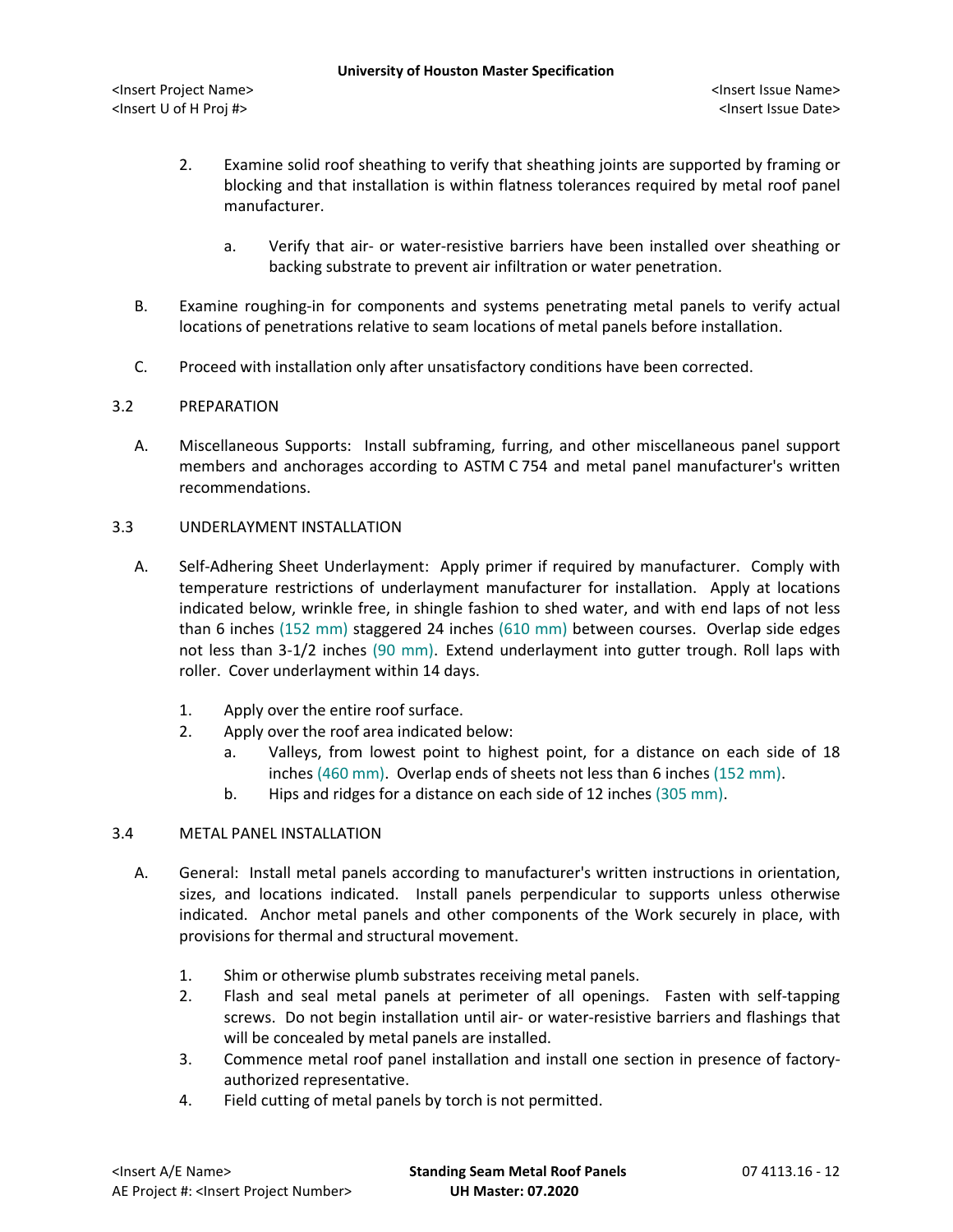- 5. Install screw fasteners in predrilled holes.
- 6. Locate and space fastenings in uniform vertical and horizontal alignment.
- 7. Install flashing and trim as metal panel work proceeds.
- 8. Locate panel splices over, but not attached to, structural supports. Stagger panel splices and end laps to avoid a four-panel lap splice condition.
- 9. Align bottoms of metal panels and fasten with blind rivets, bolts, or self-tapping screws. Fasten flashings and trim around openings and similar elements with self-tapping screws.
- 10. Provide metal closures at rake walls and each side of ridge caps.
- 11. Install ridge caps as metal roof panel work proceeds.
- 12. End Splices panel end splices are not allowed.
- 13. Install metal flashing to allow moisture to run over and off metal roof panels.
- 14. Provide weathertight escutcheons for pipe- and conduit-penetrating panels.
- B. Fasteners:
	- 1. Steel Panels: Use stainless-steel fasteners for surfaces exposed to the exterior; use galvanized-steel fasteners for surfaces exposed to the interior.
	- 2. Aluminum Panels: Use aluminum or stainless-steel fasteners for surfaces exposed to the exterior; use aluminum or galvanized-steel fasteners for surfaces exposed to the interior.
	- 3. Copper Panels: Use copper, stainless-steel, or hardware-bronze fasteners.
	- 4. Stainless-Steel Panels: Use stainless-steel fasteners.
- C. Anchor Clips: Anchor metal roof panels and other components of the Work securely in place, using manufacturer's approved fasteners according to manufacturers' written instructions.
- D. Metal Protection: Where dissimilar metals contact each other or corrosive substrates, protect against galvanic action by painting contact surfaces with bituminous coating, by applying rubberized-asphalt underlayment to each contact surface, or as recommended in writing by metal panel manufacturer.
- E. Standing-Seam Metal Roof Panel Installation: Fasten metal roof panels to supports with concealed clips at each standing-seam joint at location, spacing, and with fasteners recommended in writing by manufacturer.
	- 1. Install clips to supports with self-tapping fasteners.
	- 2. Install pressure plates at locations indicated in manufacturer's written installation instructions.
	- 3. Snap Joint: Nest standing seams and fasten together by interlocking and completely engaging factory-applied sealant.
	- 4. Watertight Installation:
		- a. Apply a continuous ribbon of sealant or tape to seal joints of metal panels, using sealant or tape as recommend in writing by manufacturer as needed to make panels watertight.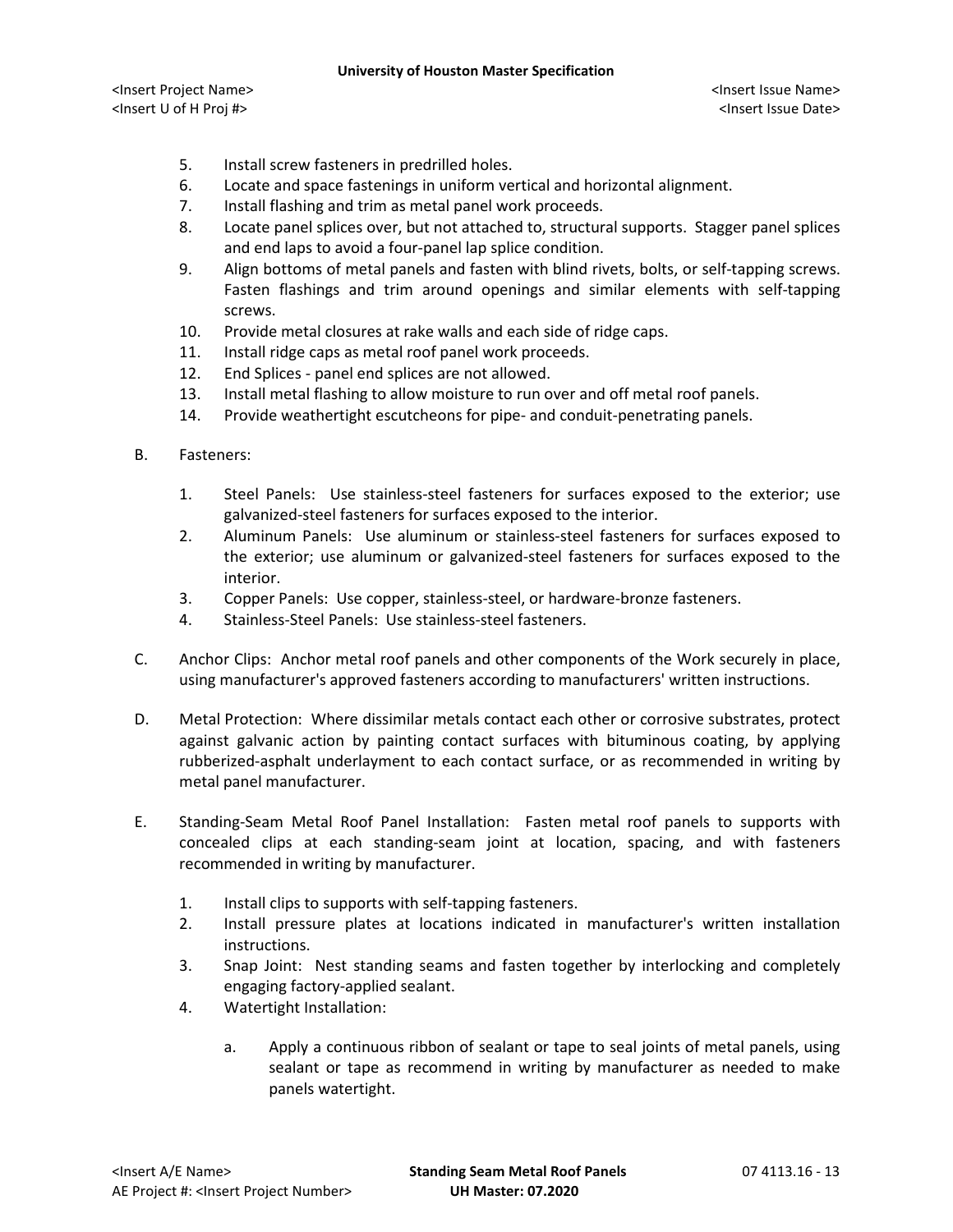- b. Provide sealant or tape between panels and protruding equipment, vents, and accessories.
- c. At panel splices, nest panels with minimum 6-inch (152-mm) end lap, sealed with sealant and fastened together by interlocking clamping plates.
- F. Clipless Metal Panel Installation: Fasten metal panels to supports with screw fasteners at each lapped joint at location and spacing recommended by manufacturer.
- G. Accessory Installation: Install accessories with positive anchorage to building and weathertight mounting, and provide for thermal expansion. Coordinate installation with flashings and other components.
	- 1. Install components required for a complete metal panel system including trim, copings, corners, seam covers, flashings, sealants, gaskets, fillers, closure strips, and similar items. Provide types indicated by metal roof panel manufacturers; or, if not indicated, types recommended by metal roof panel manufacturer.
- H. Flashing and Trim: Comply with performance requirements, manufacturer's written installation instructions, and SMACNA's "Architectural Sheet Metal Manual." Provide concealed fasteners where possible, and set units true to line and level as indicated. Install work with laps, joints, and seams that will be permanently watertight and weather resistant.
	- 1. Install exposed flashing and trim that is without buckling and tool marks, and that is true to line and levels indicated, with exposed edges folded back to form hems. Install sheet metal flashing and trim to fit substrates and achieve waterproof and weather-resistant performance.
	- 2. Expansion Provisions: Provide for thermal expansion of exposed flashing and trim. Space movement joints at a maximum of 10 feet  $(3 \text{ m})$  with no joints allowed within 24 inches (610 mm) of corner or intersection. Where lapped expansion provisions cannot be used or would not be sufficiently weather resistant and waterproof, form expansion joints of intermeshing hooked flanges, not less than 1 inch (25 mm) deep, filled with mastic sealant (concealed within joints).
- I. Gutters: Join sections with riveted and soldered or lapped and sealed joints. Attach gutters to eave with gutter hangers spaced not more than 36 inches (914 mm) o.c. using manufacturer's standard fasteners. Provide end closures and seal watertight with sealant. Provide for thermal expansion.
- J. Downspouts: Join sections with telescoping joints. Provide fasteners designed to hold downspouts securely 1 inch (25 mm) away from walls; locate fasteners at top and bottom and at approximately 60 inches (1524 mm) o.c. in between.
	- 1. Connect downspouts to underground drainage system indicated.
- K. Roof Curbs: Install flashing around bases where they meet metal roof panels.
- L. Pipe Flashing: Form flashing around pipe penetration and metal roof panels. Fasten and seal to metal roof panels as recommended by manufacturer. Use deck-tite type graduated rubber